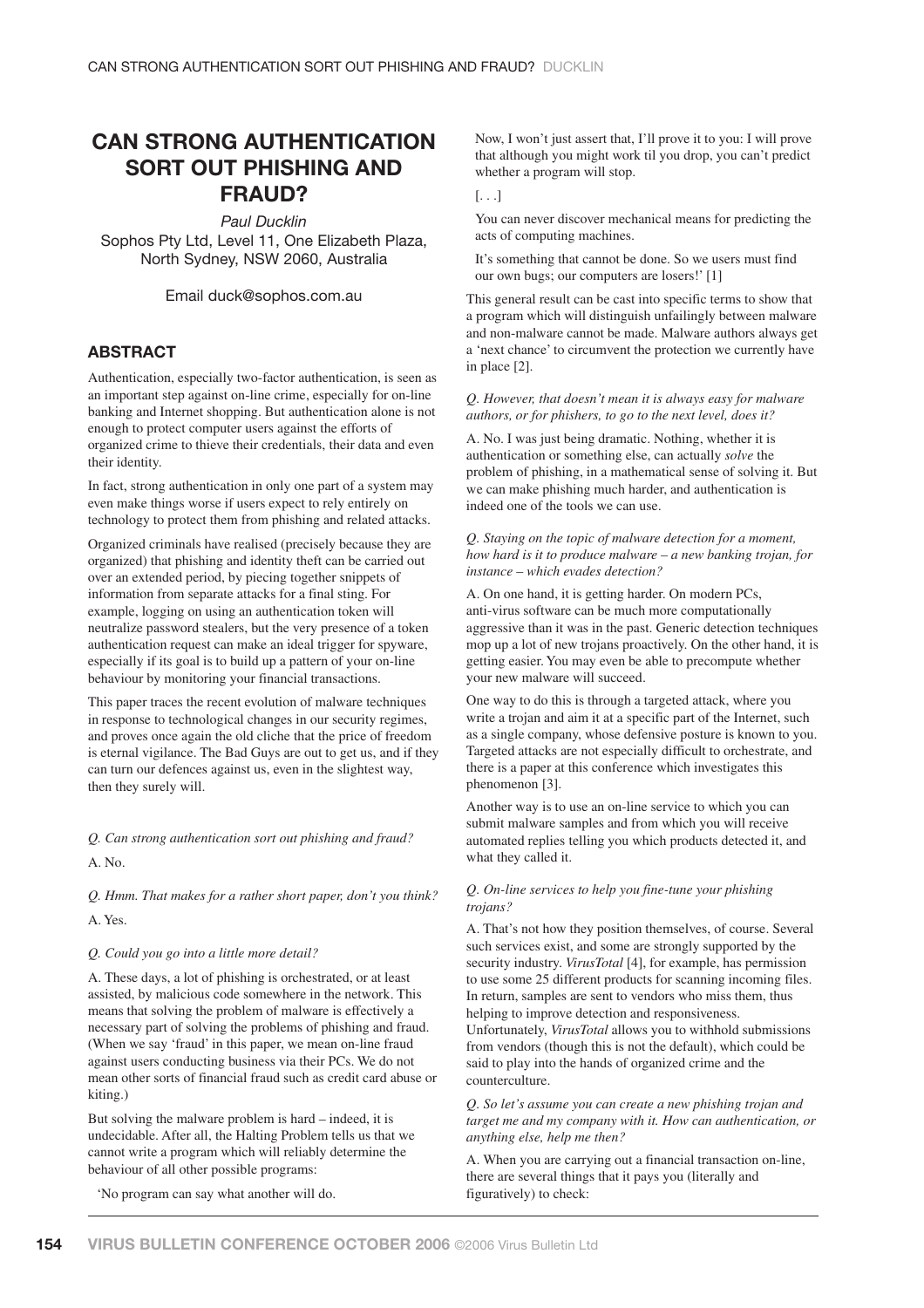- that trustworthy software is orchestrating the transaction,
- that it really is you yourself conducting the transaction,
- that you really are trading with the person or service you expect,
- that the details of the transaction are correct.

Authentication, clearly, can assist you with this.

# *Q. How? Can you start by giving me an example of the sort of authentication technology which can help with each item above?*

A. Of course. Let's ask the questions we want answered one by one.

- Is the right program doing the work? Some endpoint firewalls can help with this, for example by using cryptographic checksums to regulate which applications can make what sorts of connection to which servers.
- Is it really you kicking off the transaction? A hand-held authenticator can ensure that you use a new password every time you connect, which helps to prevent replay attacks where previously-stolen credentials are re-used by someone else.
- Are you connecting to the right service? Digital certificates can help to reassure you that you are not speaking to an imposter at the other end.
- Are you carrying out the transaction you intended? Encryption and digital signatures provide protection against exposing the details of the transaction, and help prevent the transaction being tampered with in transit.

*Q. Firewalls, tokens, certificates and encryption. Aren't these old technologies that we've been using for ages? Are they failing us?*

A. Yes and no. There are three main ways in which security-related systems fail, and these are mirrored by the main ways in which cryptographic systems fail. This is unsurprising, since computer security relies heavily on cryptography. Things can go wrong because:

- the underlying design is flawed (e.g. a defective cipher),
- the implementation is incorrect (e.g. insufficient key material is used),
- the system is used wrongly (e.g. users write down their PINs).

In a seminal paper about the failure of cryptosystems [5], Ross Anderson shows that problems in implementation and use seem to be the main reasons for failure, rather than weak cryptography.

With hindsight, this is perhaps obvious, since they are the two aspects in which human error is most likely and in which rigorous peer review is hardest. In the last case, human error can effectively be guaranteed by cheating or misleading users.

Of course, what this means is that systems which *can* work correctly to provide us with safe on-line commerce *may* fail in unexpected ways.

# *Q. But if a system is vulnerable because it doesn't deal well with inadvertent or unexpected use, doesn't that mean the design is wrong?*

A. Perhaps it does. But the PC, and its operating system, is designed to be a flexible, general-purpose tool which can be adapted to many tasks, such as word processing, browsing the Internet, watching movies, making art, designing buildings and searching for extraterrestrial life. Users are generally free to add and remove any software they like at any time in order to enjoy this flexibility.

When you carry out commerce on-line, for example when clicking on a [Buy now] link, you need to turn your PC – temporarily, and at short notice – into a secure cryptographic device which acts as an important component of the transaction.

So it is hardly surprising that the design of such a system makes certain assumptions about the state of the PC, and the awareness of the user. And it is hardly surprising that the PC, or the user, or both, sometimes let the system down.

#### *Q. Is this really unsurprising? Don't the banks owe it to us to do better?*

A. This paper isn't really about the social contract which banks do or don't have with their customers, so we'll just look very quickly at both sides of the argument.

Critics of the banks say that the banks aren't doing enough. They say it is the banks who have the greater interest in Internet commerce, because it allows them to close branches, lay off tellers and front-of-house staff, and thus to save an awful lot of money. This money, they argue, should already have been used to make Internet banking much safer than it is.

The banks, on the other hand, can argue at least as reasonably that the popularity of on-line commerce is driving the need for Internet banking (*eBay*, *QED*). They can also point out that their younger customers not only much prefer Internet banking but that they expect it to be cheap, and easy, and accessible from anywhere. If the bank cuts off their Internet banking in the interests of safety, and requires them to visit a branch to sort out any possible problems (a reasonable security precaution, you might think), this is viewed as a bug in the system, not a feature.

Uri Rivner of *RSA*, which makes and sells cryptographic solutions including hand-held authenticators, agrees:

'...[I]n the online consumer authentication market, usability is in many cases of greater importance than security. It's true that some people [would] like to see changes in the banks' security procedures and [would] appreciate it if the financial institution handed them authentication devices or came up with other visible security measures.

But other customers don't really care about all of that; they demand security from the bank, but all they really want is to access their account, pay bills and transfer money without any delay or additional challenge...' [6]

*Q. OK, let's go back to the failure points above. Can you give historical examples of each sort of failure, to paint a picture of the sorts of thing that can go wrong? Let's start with the most exciting-sounding one: a cryptosystem which got cracked.*

A. An example many people probably know about is Wired Equivalent Privacy (WEP), the authentication and encryption system originally proposed for wireless networking. WEP relies on a secret key, either 40 or 108 bits in length; to access and use the network, you need to know the key. (This, in turn, means you can read all the traffic on the network, just as if you were on a LAN.)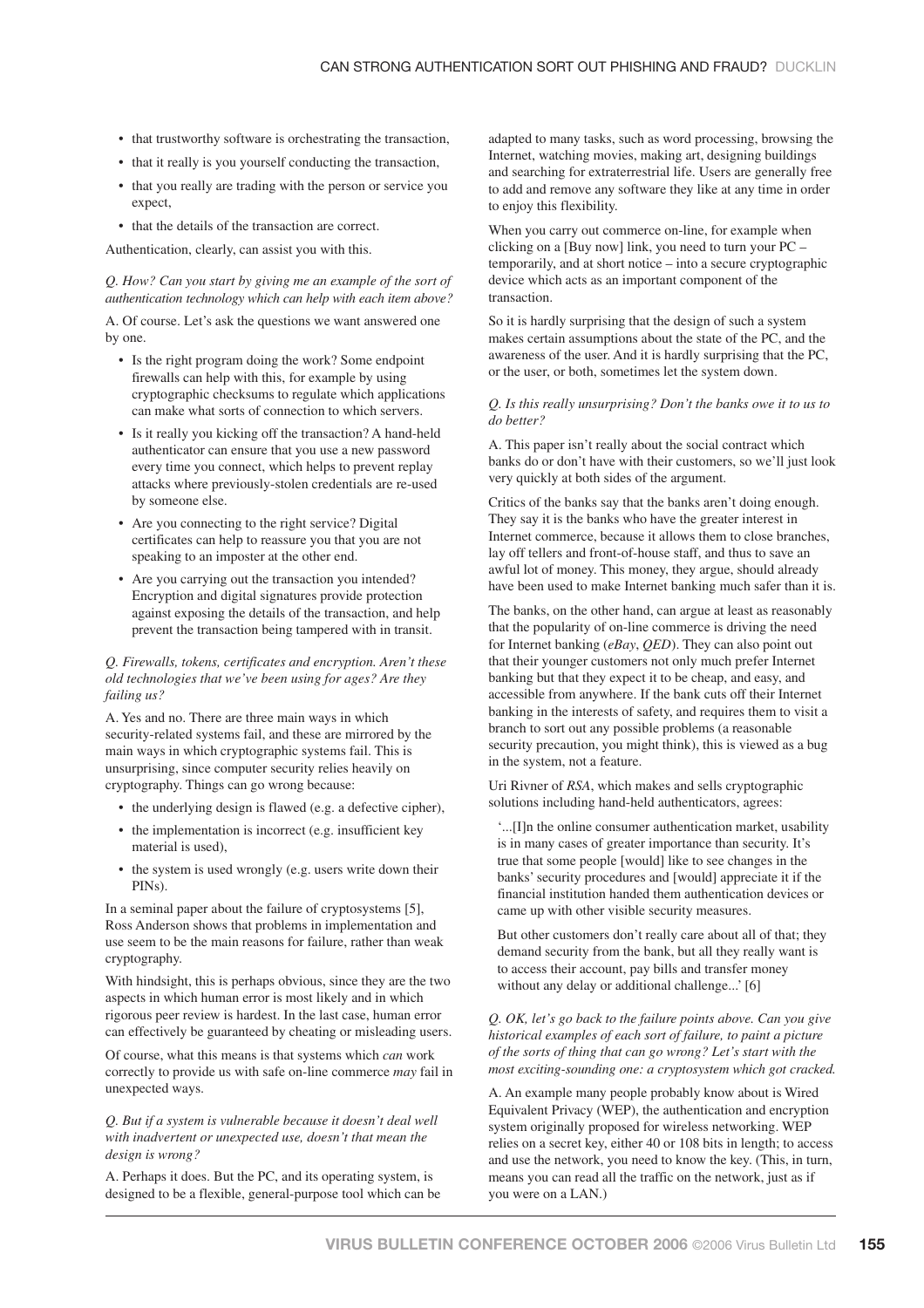As it happens, the cipher used by WEP has a statistical flaw which affects the randomness of its early output bytes. Interestingly, the cipher, RC4, is also used in SSL (which we will talk about later), but in a way which does not cause the problems seen in WEP. Nevertheless, the flaw exists in the RC4 cryptosystem itself, or at least its key scheduling algorithm (KSA) [7], rather than simply in WEP's implementation.

This statistical flaw allows an attacker to recover a WEP key by capturing and analysing a few million wireless packets. So there is no way to fix WEP without changing it for something different. WEP is irrevocably broken.

#### *Q. How about a system which was based on sound cryptography but implemented dangerously?*

A simple example of an implementation flaw – one which was fixed by devising an alternative but compatible approach – is the way early Unix systems stored their password file. All users and programs need read access to this file, as it is (amongst other things) the database which maps usernames, such as 'fp', onto real names, such as 'Ford Prefect'.

However, early Unix implementations also stored each user's hashed password in this file, so anyone could retrieve the hashes and perform a dictionary attack against them off-line. This meant that weak passwords could quickly be recovered without leaving evidence of the dictionary attack on the targeted system.

The backward-compatible solution, used in *Linux* to this day, was to duplicate the password file, to replace the hashes in the world-readable file with a dud entry, such as 'x', and to read-protect the second copy of the file, called the shadow file.

User programs worked exactly as before, except that they saw dud information for the password hash, which they didn't need anyway. Only the login program needed changing to use the shadow file instead.

#### *Q. And what about a case where we used security wrongly and paid the price?*

Perhaps understandably, many of us are willing to assume that anyone who is prepared to confirm his identity must, ipso facto, be trustworthy. So when we come across an unknown program which is digitally signed, we sometimes assume that the signature tells us something about the morals and the character of the signatory, rather than simply about his name.

So, for example, in late 2002, many people willingly downloaded and installed software known as FriendGreetings from a company identifying itself as Permissioned Media [8]. These downloads were in response to an email, usually received from a friend or acquaintance, which promised an electronic greetings card.

FriendGreetings displayed two End User Licence Agreements (EULAs), in the second of which it claimed permission to email everyone in your *Outlook* address book. Which, of course, it promptly did.

For system administrators and for those in your address book, the side-effects were little different from a mass-mailing virus such as LoveBug (VBS/LoveLet-A). The signatories, of course, claimed that the virus-like behaviour of their software was entirely legal, as it asked for permission before sending any email.

But who had ever heard of Permissioned Media Inc. of Sun Towers, First Floor Office #39, Ave. Ricardo J. Alfaro, Panama City, El Dorado Zona 6, Panama? And why did they trust this unknown company with their email address book?

#### *Q. That was in 2002. Have users got smarter since then?*

A. FriendGreetings was a problem for system administrators, because of the unwanted email it generated. It was an annoyance for users, for the same reason. The application also had the troublesome side effect of preventing programs from appearing in the taskbar, which interfered with the correct use of an affected PC until it was correctly cleaned up. But FriendGreetings didn't set out to steal information that could be used to plunder your bank account or to carry out fraudulent transactions.

Phishing has raised the bar in terms of the risk that each user, and each user's organization, faces from malicious code. This, in turn, has raised both concern and awareness about malware and the importance of preventing it. Whether this counts as a silver lining to the cloud that organized crime has brought into the malware scene is not clear, but an optimist would say that it has.

# *Q. That's an interesting observation, but I notice you have skirted the question. Have users got smarter since 2002?*

A. Security experts are always on a slippery slope when commenting on the knowledge, or lack of it, shown by users. To come down too hard against users sounds arrogant, but to exonerate them from any responsibility for their own PCs is to assume that technology can solve all security problems, which, as we demonstrated light-heartedly at the outset, it cannot.

However, recent research carried out in the USA [9] paints a rather dismal picture of levels of common sense amongst users. (More accurately, it paints a dismal picture of a very small sample of academic staff and students at a prestigious American university. The rest of us might back ourselves to do rather better, but the results are interesting nevertheless.)

In this study, 22 participants were sent to 19 different websites allegedly belonging to a range of well-known banks and other companies associated with on-line financial transactions. Of these, seven were real and 12 were spoofed. The goal was to identify which ones were bogus. Only one site (a real one) was identified correctly by all 22 participants.

All the other sites, real and fake, got a mixture of answers. Eight of the sites (including six spoofed ones) were misidentified by 11 (50%) or more of the participants. In the worst two results, more than 80% of the participants said that a bogus site was real.

The study explains these results quite clearly. It is worth repeating the explanation (or, as the study more conservatively calls it, a hypothesis) because it emphasizes how hard it is for us to be aware of everything we need to take into account when making value judgements on-line, and shows how easy it is for phishers and other on-line fraudsters to exploit this:

'...Participants made incorrect judg[e]ments because they lacked knowledge of how computer systems worked and did not have an understanding of security systems and indicators. More experienced participants were tripped up by visual deception, e.g. when the address was spoofed or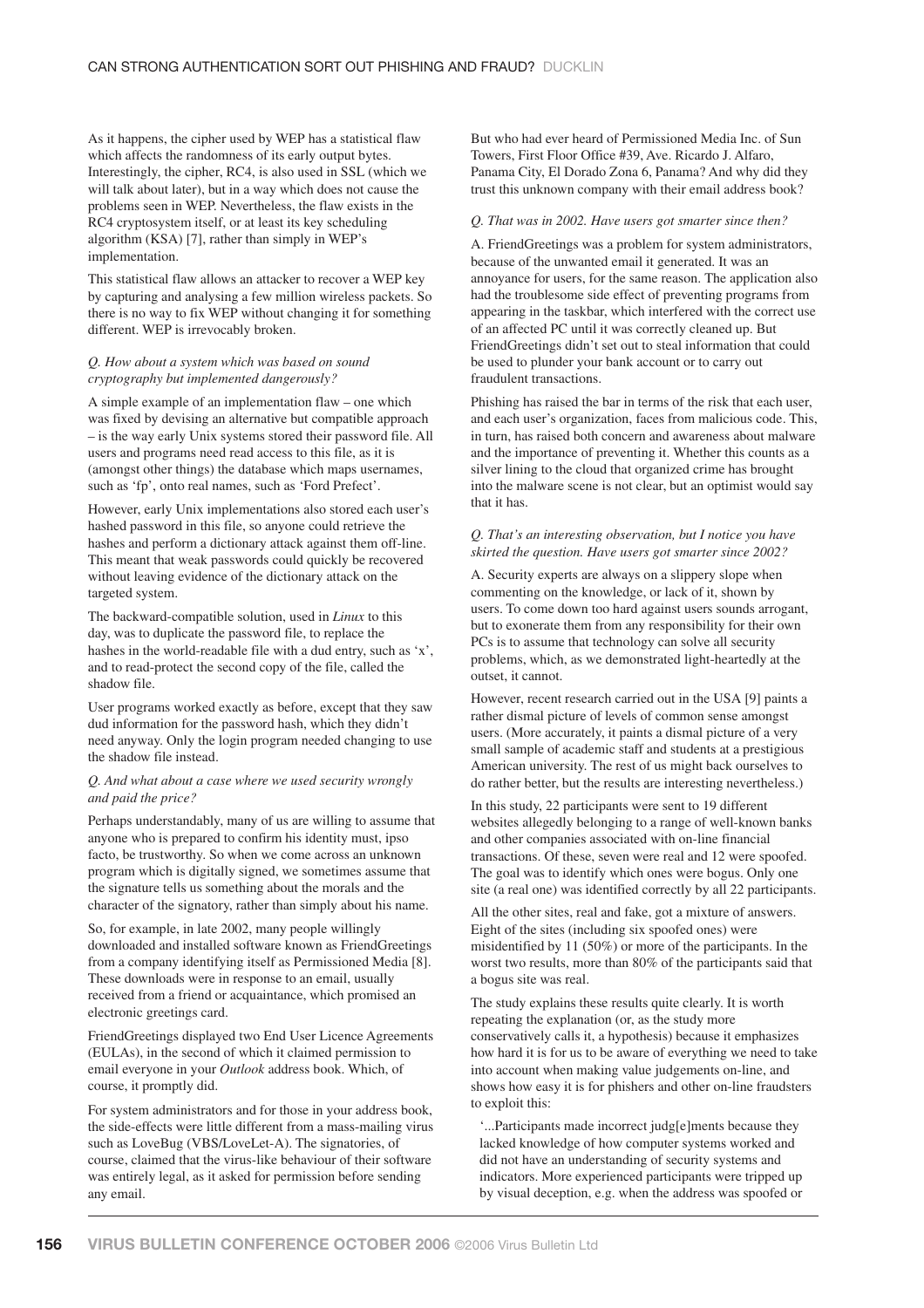when images of the browser [user interface] with security indicators were copied into website content. The study also revealed issues that we did not anticipate [...]:

- Some users don't know that spoofing websites is possible. Without awareness [that] phishing is possible, some users simply do not question website legitimacy.
- Some users have misconceptions about which website features indicate security. For example, participants assumed that if websites contained professional-looking images, animations, and ads, [then] the sites were legitimate...'

So users may be getting smarter, but there is still a lot that they need to learn and to know.

# *Q. If we become aware of what this study calls 'security indicators' and can use them reliably, will we be safe? Can the SSL padlock save the day?*

A. Secure Sockets Layer (SSL) is very largely the fabric of on-line commerce today. But most people assume that it is simply what it says: secure, which means that too much trust is often placed in the padlock which most browsers display when the SSL protocol is in use. After all, padlock means SSL, and SSL means secure.

In fact, there are a lot of problems with SSL, though fortunately these do not appear to be of the 'flawed cryptography' sort. The problems are a little to do with implementation (or at least with deployment) and a lot to do with use.

Very broadly speaking, SSL provides three main facilities for securing web communications:

- the exchange of digital certificates, permitting each end of the link to establish something about the identity of the other end,
- the secure exchange of session keys allowing for encryption without the need to share key material in advance,
- the encryption of the data in each session, using the keys exchanged above.

When we are banking on-line, the encryption is important, because we do not want others to be able to sniff our account numbers, or to learn how much money we are spending with whom. But the first stage, mutual authentication, is in many ways more important. Without it, we can easily be tricked into engaging in an encrypted conversation with a complete stranger.

Unfortunately, there are many ways in which this authentication can be subverted, or can go wrong. Phishers know this, and so are able to succeed despite, or even because of, the presence of SSL connections and the padlock in your browser.

### *Q. But if a connection is secure and authenticated, how can it be subverted?*

A. There are several different ways in which you can be tricked or misled when making SSL connections, for example:

• By falsified security indicators. A fake website may serve up pages which render in your browser so that they suggest a secure connection. The falsification may range from the trivial, such as displaying a picture of a padlock

somewhere on the page, to the sophisticated, where scripts in the page rewrite elements of the browser's user interface to simulate an encrypted site.

- By the use of an illegally acquired certificate. This is uncommon, but not unknown. For instance, in 2001, the world's biggest issuer of SSL certificates, *Verisign*, issued and signed a certificate in the name 'Microsoft' to an individual unassociated with the software giant [10].
- By a worthless certificate. It is easy to produce a self-signed SSL certificate. In this case, you act as your own certifying authority, rather than paying a known third party to do this job for you.
- By a low-quality certificate. Some certification authorities (CAs) issue low-cost certificates, or trial certificates, which make it easy for smaller vendors to enter the market. In some cases the identity checks carried out before issuing these certificates are cursory and almost instantaneous, so the certificates have little value for authentication.
- By malware active on your PC. Malware can suppress security errors, create falsified security indicators, paint over input forms in order to capture or modify your input before it is encrypted by SSL, or otherwise mislead you into how your PC or your browser is behaving.
- By becoming accustomed to starting secure connections from insecure pages. Numerous legitimate on-line financial sites [11] invite you to login from their main (http) page, then take you via some scripting to their secure (https) site. In many cases these insecure pages include padlock imagery, lending credibility to spoofed sites which do the same.

#### *Q. So how can you out-trick such trickery?*

A. Fortunately, many phishing tricks are obvious once you know what to look for. In particular, you should familiarize yourself with SSL certificates and how to check them. If you know how your bank usually identifies itself to you, for instance, then you will more easily be able to carry out 'negative authentication' when you need to.

The site http://whichssl.com/, though not as independent as its name might imply (it is run by a certification authority), offers a handy 'test your own site now' link. This takes you to an https site of your choice whilst explaining, in an adjacent browser window, how to use your browser to check the SSL certificate supplied by that site.

Most browsers make an effort to warn you when dubious certificates have been presented, but (as [9] suggests) many users click through these warnings without giving them the attention they deserve. It doesn't help that legitimate sites frequently allow certificates to expire, or publish certificates on one website issued in the name of another, or use certificates which provoke browser warnings which can safely be ignored. This just reinforces risky behaviour.

# *Q. You mentioned 'negative authentication'. Can't we run community-based databases, like real-time block lists (RBLs) for spam, which help us to identify on-line fraudsters?*

A. Several such schemes exist. *Netcraft*, for example [12] offers a browser toolbar add-on through which you can report and identify phishers on-line. *Netcraft* allows ISPs,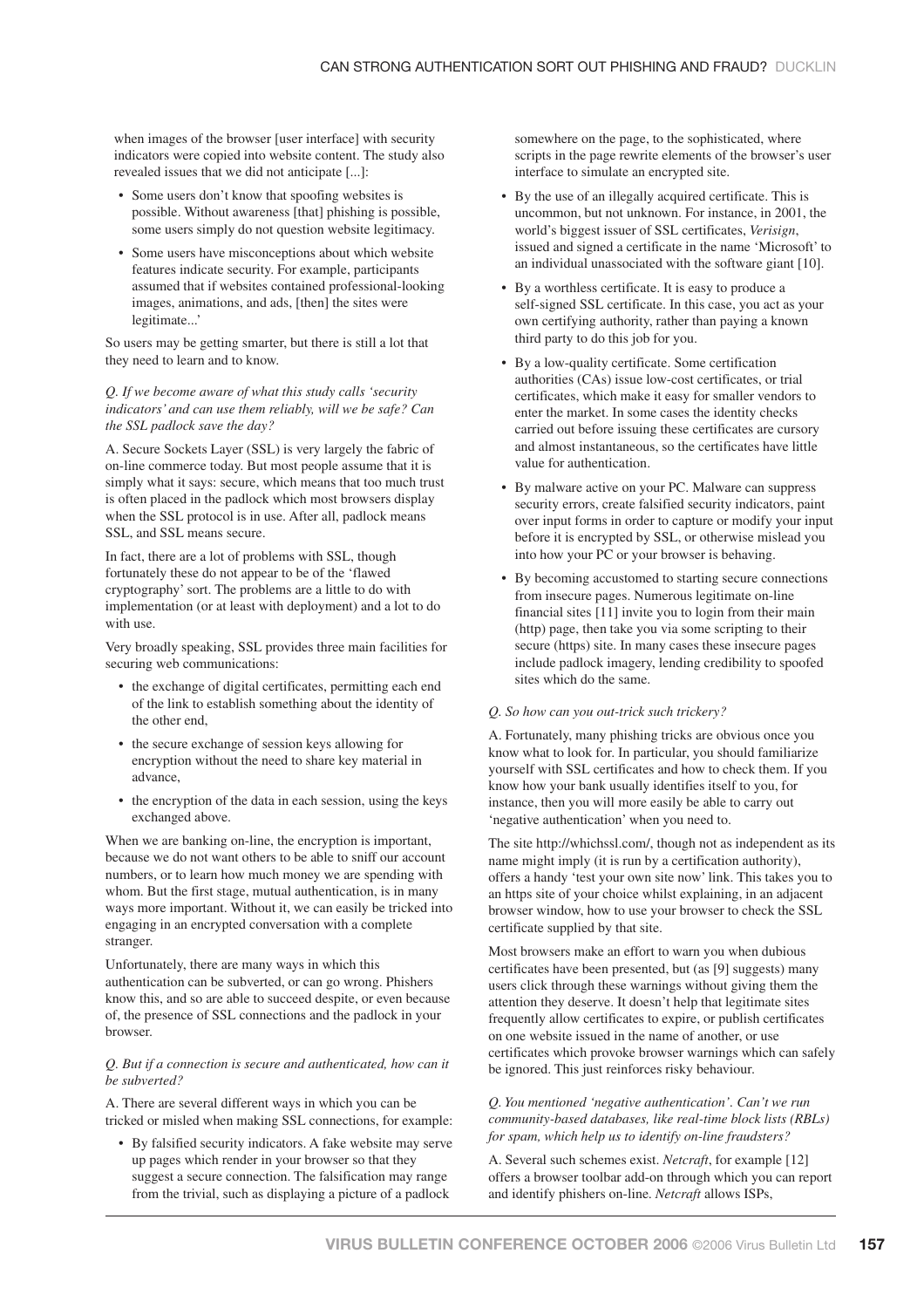organizations and the like to utilize its database of known dubious locations on the Internet.

This can be useful in mitigating inbound communications which reference these sites, such as email which tries to persuade you to visit a spoofed website, or to download a piece of malware which the phisher can turn against you later. It is also useful in blocking outbound connections which are aimed at these sites. The blocking can be done by a web filter, an endpoint firewall, a router at the organization's boundary, or in the user's browser.

*Microsoft* has offered an add-on phishing filter [13] for some time; this has become a built-in feature in *Internet Explorer 7*, currently in its Beta 2 release.

So community-based block lists can help, and it is suggested that they can be very responsive if the community is large and widespread. (If just one person in the entire world reports a phishing site, everyone else can benefit from this knowledge.)

But the phishing criminals can react nimbly, too. For example, using a network of botnet-infected PCs, it would be a simple matter to 'report' that a slew of legitimate sites were bogus. Correcting errors of this sort could take the law-abiding parts of the community a long time, and render the block list unusable until it is sorted out. Alternatively, the community might need to make it tougher to get an Internet site added to the list, to resist false positives. This would render the service less responsive.

*Q. You mentioned botnets above, which brings to mind keylogging and other common tricks employed by malware. How are we doing against these threats?*

A. A trojan on your PC can succeed without subverting your connection to an on-line service. In fact, many banking-related trojans specifically watch out for you to make a legitimate connection to your bank. (In this case, it may, ironically, be to the trojan's advantage that you check out the bank's SSL certificate closely, thus ensuring that you are connected correctly. If a trojan is intending to manipulate the contents of a transaction, there is no point in doing so when the victim is connecting not to the bank but to a 'service' operated by a rival criminal concern!)

Initially, the most common PC-based attack against banking was indeed the keylogger. The concept is simple: watch for a banking transaction, record the keys typed in (hopefully including account number, password or other personally identifiable information) and later pass those keystrokes to someone outside.

An early response to keyloggers was the so-called virtual keyboard, a script-based or image-based system which requires you to click on pictures of keys using the mouse. Often, the letters or numbers on the virtual keyboard move around randomly each time you visit the site, so that the location of the mouse movements cannot be replayed. Many banks still use this system, believing that it provides additional security.

Malware authors were quick to respond, painting over input forms and popping up virtual keyboard simulators which captured your details before forwarding them to the bank (or, to simplify the programming, before faking an error and forcing you to start again, this time with the trojan allowing your connection to proceed normally).

We can expect this sort of arms race to continue. Unfortunately, the phishers are more nimble than the banks. It might take a bank more than a year to introduce brand new web programming and access control into their on-line systems. After all, change control, correctness and quality are an important part of a bank's IT ethos.

The criminals have no such constraints – and they do not especially care if it is their first, tenth or one hundredth trojan of any new sort which succeeds. The cost of 99 programmatic failures is inconsequential to them; the bank, on the other hand, must succeed at the first attempt.

### *Q. The malware you describe above relies on capturing information which can be re-used later. Doesn't the hand-held authenticator, or token, make that impossible?*

A. No. Or, more accurately, not entirely. What tokens are intended to do is to introduce an unpredictable variable value into the authentication process, instead of a conventional password. This means that any password captured by a trojan cannot be re-used, because each password is designed to be used once, and only once.

This does, indeed, render a lot of current malware impotent. Under some circumstances, however, a trojan can still benefit from capturing a one-time password, for example if it can capture the password before it is used. This may be possible using what is called a man-in-the-middle attack. A handy pictorial summary of a range of such attacks can be found in [14].

#### *Q. Can you give a quick description of how such an attack works?*

A. Imagine that you have to play chess against two Grandmasters. (This assumes that you are not a top chess player yourself.) There is a way in which you can guarantee not to get thrashed by both players, provided that you play them both simultaneously, and that you are allowed to play White in one game, and Black in the other.

All you do is wait for your White opponent to move. Then make this move against your Black opponent. When the Black opponent responds, repeat this move against the White player. The two Grandmasters are effectively playing each other. You, the man-in-the-middle, are simply relaying moves between them, although you are turning these moves into what looks like two separate games.

A similar principle applies with a man-in-the-middle trojan. The idea is simple, though the implementation may be complex. The trojan waits for you to begin what you believe to be a transaction with the bank, though you are in fact transacting with the trojan. This means that you mistakenly authenticate against the trojan, and the trojan uses the information you supply – including the one-time password you carefully type in from your token – to authenticate itself with the bank.

The trojan is then free (at least within certain parameters) to alter various aspects of the transaction, such as the amount, the destination account, or any other details of its choosing.

# *Q. Are there already Trojans which can carry out this sort of attack?*

A. Not yet. The main reason is almost certainly that token authentication is not very common in the Internet banking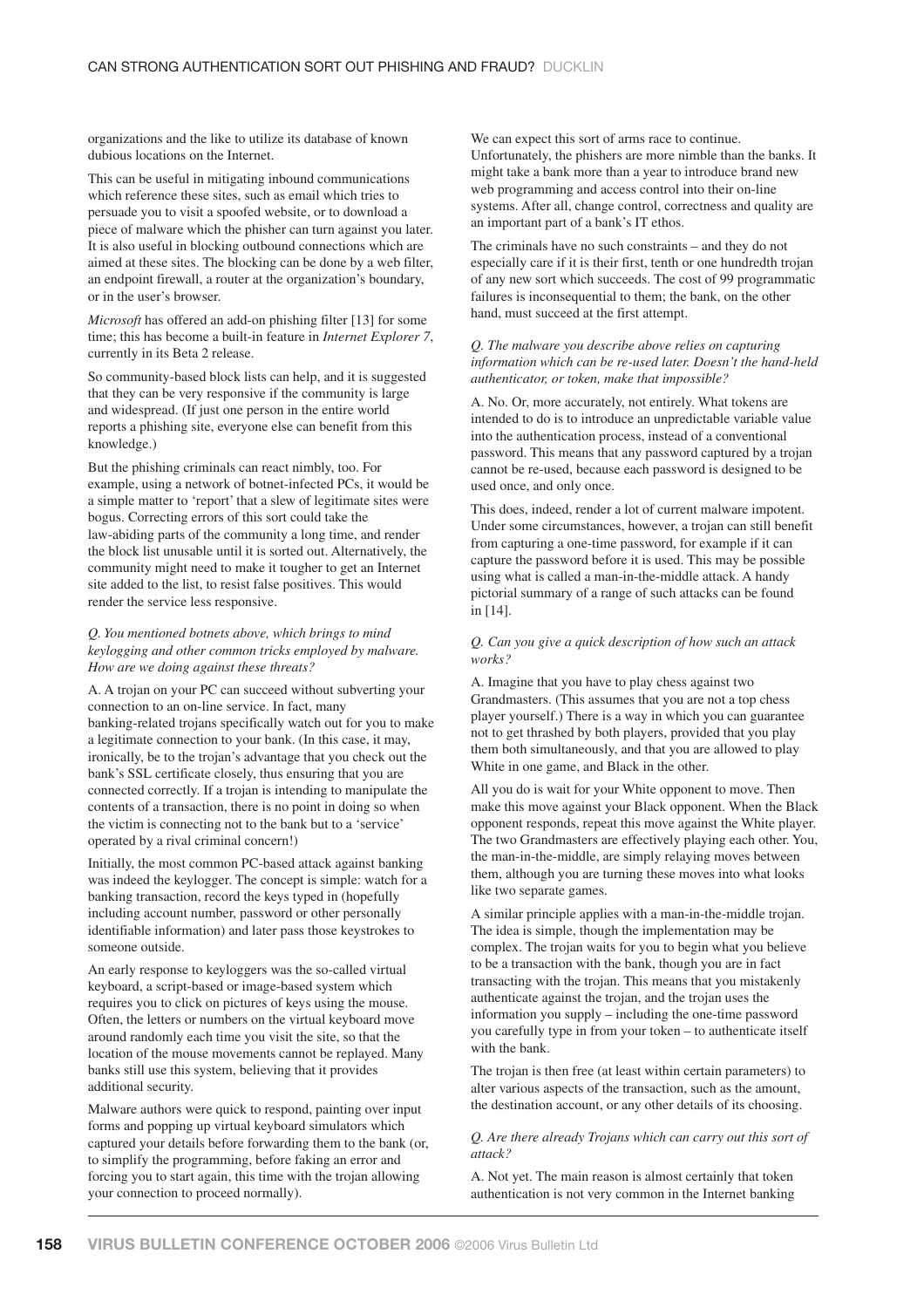world. This is partly because the expense and complexity of introducing it to every customer is unappealing to the banks, and partly because the need to carry and use a token is still unpopular with many customers. So there has been little need for organized crime to take on the task of writing this more difficult sort of trojan.

#### *Q. When the criminals are forced to confront stronger authentication, how hard will they find it?*

The criminals may not need to subvert the authentication process at all. Instead, they may simply come up with new ways of tricking you out of your money. Spammers, for example, already know how to conduct on-line fraud without getting hold of your account number or password. Many spammers operate by persuading you to conduct a transaction willingly and overtly, using your hand-held authenticator if you have one, and then supplying sub-standard goods, or nothing at all, in return.

Now imagine how much easier it would be for criminals to seduce you into bogus transactions if they had a complete picture of your spending habits. For example, if they knew you paid your rent on the seventh of every month, and which agency you paid it to, they could attempt to phish you into paying it into a different account. And before you respond by saying, 'but it's such a big step to start paying bills to a new recipient, so that would simply never work', remember that it sounds just as far fetched to believe that users would willingly go and type in their personal banking credentials into an unknown website on the say-so of an email which could have come from anywhere, and probably did.

The technology to allow outsiders to keep detailed track of your secure on-line activities, including everything you buy, and when, and where, already exists.

One example is the application *Marketscore*, created by the market research company *comScore Networks*, *Inc*. In return for a modest payment for participation, users joined the 'Marketscore Panel' and installed the *Marketscore* application. Amongst other features, *Marketscore* incorporated what is effectively a man-in-the-middle SSL proxy which aimed to crack open and to monitor all your secure on-line transactions, sending data about everything you bought, and how much you paid for it, back to comScore.

# *Q. Surely a legitimate application wouldn't go quite that far?*

A. *ComScore* is no longer distributing *Marketscore*, perhaps due to the publicity it received when some American universities decided to block it outright, despite the strongly held tradition of academic freedom on their networks [15]. But here is what *comScore* themselves [16] have published about its behaviour:

'...[C]omScore has recruited for the Marketscore Panel over one and a half million opt-in members who have agreed to have their Internet behavio[u]r confidentially monitored and captured on a totally anonymous basis. These members give comScore explicit, opt-in permission to confidentially monitor their online activities in return for valuable benefits [...].

Those individuals who choose to be part of the Marketscore Panel [...] download comScore's technology to their browser where it unobtrusively routes the member's Internet connection through comScore's network of

servers [...]. The technology allows comScore to capture the complete detail of all the communication to and from each individual's computer – on a site-specific, individual-specific basis. Information captured on an individual member basis includes every site visited, page viewed, ad seen, promotion used, product or service bought, and price paid.

#### [...]

It is extremely challenging, even with a consumer's opt-in permission, to capture information communicated to and from a browser in a secure session (e.g. any purchase transaction). In order to do this successfully, technology is required that "securely monitors a secure connection". [C]omScore's patent-pending technology does this at no incremental cost to comScore or risk to the panelists...'

As dubious as this may sound, remember that some security products provide gateway-based tools to open and examine SSL connections out of a network. Whilst this is culturally rather different to placing a market-research-oriented SSL proxy on every PC, it is technically and functionally similar. Like many technologies, whether it is good or evil depends on how it is used, and who is using it.

### *Q. Let's return to where we started, namely the subversion of the endpoint via malware and potentially unwanted applications. Will improvements in operating system security help prevent users being 'marketscored' by criminals?*

A. There is a long answer to that, in which we could look at some of the new features of *Windows Vista*, such as User Access Control, which tries to restrict the subversive use of the administrator account, and at the features of *SELinux*, which does away with the idea of an all-powerful account completely.

The short answer points out that operating systems are becoming more resistant to trivial exploitation, but reminds us all that there are still two important risk vectors:

- Users and administrators who make errors of judgement, and who carry out fully-authenticated installations of risky or inappropriate software. *Vista*'s warning that 'this operation requires elevation', and its careful display of a program's digital certificate (or lack of it), for example, can be undone with a single mouse click to authorize the offending operation.
- Organized crime and the counterculture, who have shown a willingness to invest considerable amounts of time in probing even the most secure systems for tiny cracks into which they can drive a subversive wedge. Additionally, they are nimble enough to respond to technological changes, such as their subversion of virtual keyboards, in weeks or even days, a luxury which security professionals cannot afford.

# *Q. So can we win? And is authentication the key component to staying ahead of the phishers, even though it cannot solve the whole problem?*

A. Some say that we can, and it is. For example, researchers from a Swiss financial institution and IBM [17] have proposed an on-line banking authentication system which sounds very secure.

Briefly summarized, the system relies upon an external smart card reader, with a numeric keypad and a small display. The